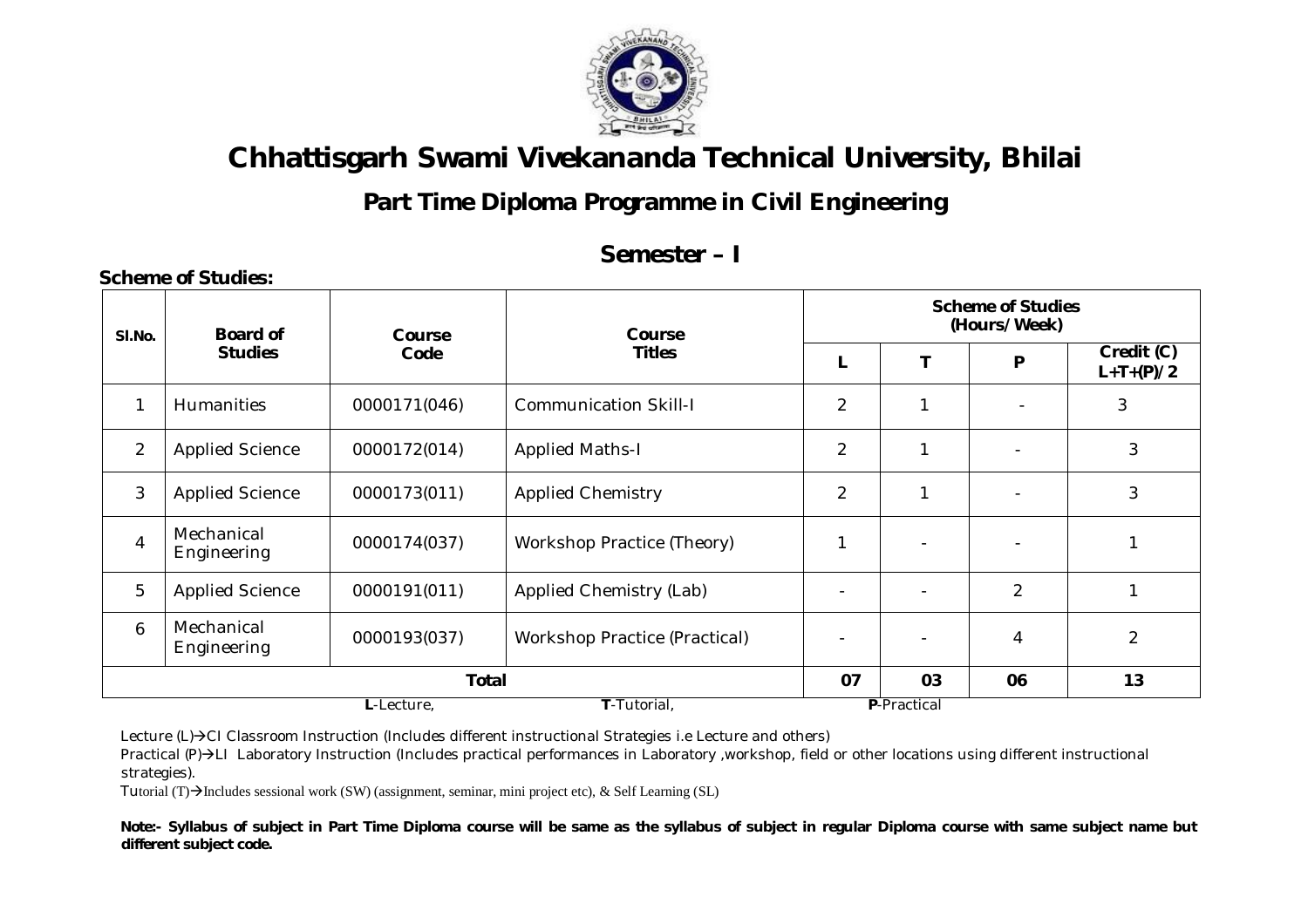

### **Part Time Diploma Programme in Civil Engineering**

### **Semester – I**

|                |                                   | Course                         |                                      |                          |               | <b>Scheme of Examination</b> |                          |                          |                              |
|----------------|-----------------------------------|--------------------------------|--------------------------------------|--------------------------|---------------|------------------------------|--------------------------|--------------------------|------------------------------|
| SI.No.         | <b>Board of</b><br><b>Studies</b> | Code                           | Course<br><b>Titles</b>              |                          | <b>Theory</b> |                              |                          | <b>Practical</b>         | <b>Total</b><br><b>Marks</b> |
|                |                                   |                                |                                      | <b>ESE</b>               | <b>CT</b>     | <b>TA</b>                    | <b>ESE</b>               | <b>TA</b>                |                              |
| $\mathbf{1}$   | <b>Humanities</b>                 | 0000171(046)                   | <b>Communication Skill-I</b>         | 70                       | 20            | 30                           |                          |                          | 120                          |
| $\overline{2}$ | <b>Applied Science</b>            | 0000172(014)                   | <b>Applied Maths-I</b>               | 70                       | 20            | 30                           | $\blacksquare$           |                          | 120                          |
| $\mathbf{3}$   | <b>Applied Science</b>            | 0000173(011)                   | <b>Applied Chemistry</b>             | 70                       | 20            | 30                           | $\overline{\phantom{a}}$ | $\overline{\phantom{a}}$ | 120                          |
| $\overline{4}$ | Mechanical<br>Engineering         | 0000174(037)                   | Workshop Practice (Theory)           |                          |               | 30                           | $\overline{\phantom{a}}$ |                          | 30                           |
| 5              | <b>Applied Science</b>            | 0000191(011)                   | Applied Chemistry (Lab)              | $\overline{\phantom{a}}$ |               |                              | 30                       | 50                       | 80                           |
| 6              | Mechanical<br>Engineering         | 0000193(037)                   | <b>Workshop Practice (Practical)</b> | $\blacksquare$           |               |                              | 50                       | 30                       | 80                           |
|                | <b>Total</b>                      |                                |                                      |                          |               | 120                          | 80                       | 80                       | 550                          |
|                |                                   | <b>ESE: End Semester Exam,</b> |                                      |                          |               | TA: Teachers Assessment      |                          |                          |                              |

**Scheme of Examination:** 

Note: i) TA in Theory includes Sessional work (SW) and Attendance (ATT) with weightage of 70% and 30% of total respectively.

ii) TA in Practical includes performance of PRA, PDA and Viva-Voce with weightage of 50%, 40% and 10% of total respectively.

iii) 85% attendance is essential in theory & Practical classes to appear in examination.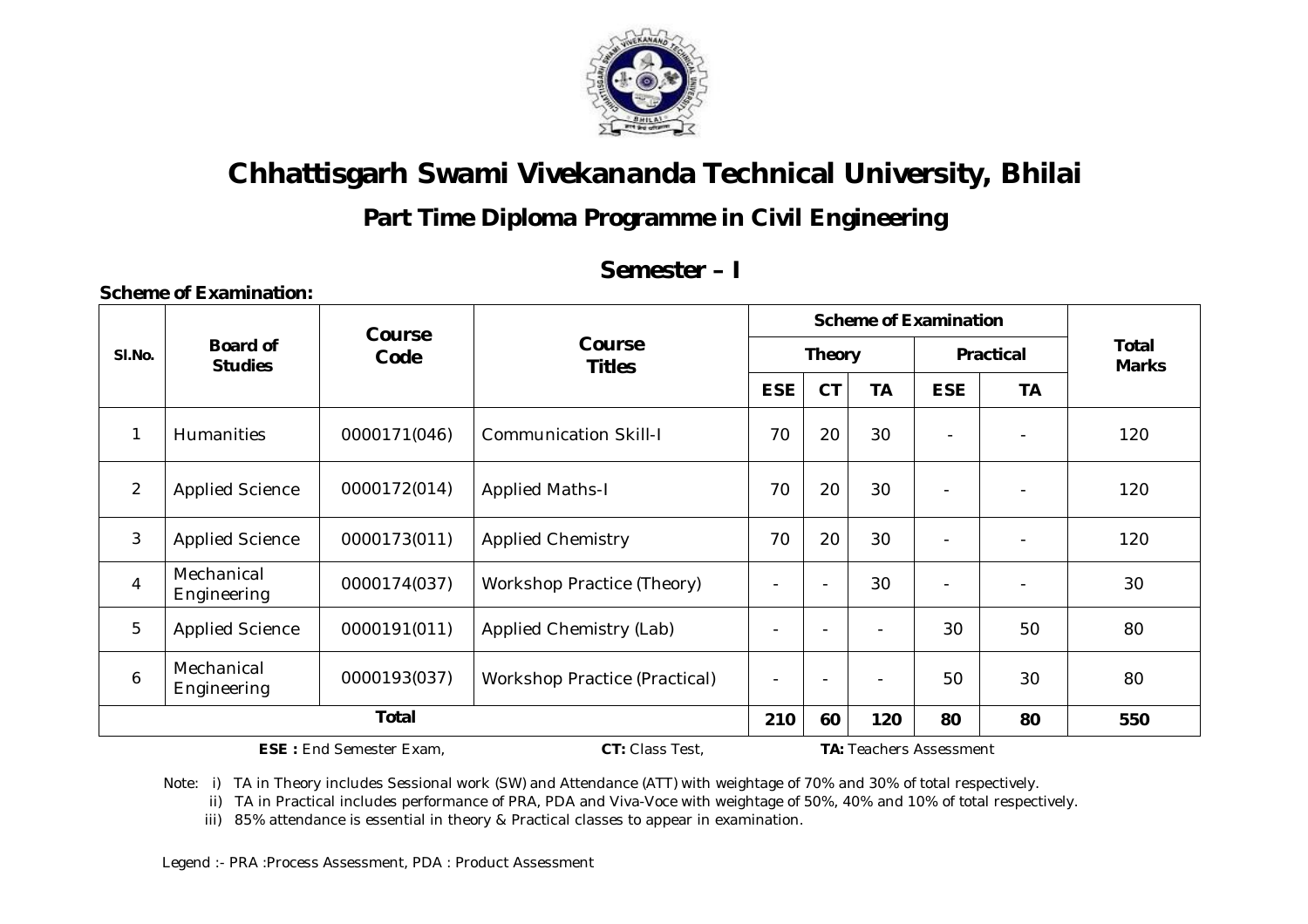

### **Part Time Diploma Programme in Civil Engineering**

#### **Semester – II**

| SI.No.         | Board of                                 | Course       | <b>Course Titles</b>                                   |                          | <b>Scheme of Studies</b><br>(Hours/Week) |                |                          |  |  |  |
|----------------|------------------------------------------|--------------|--------------------------------------------------------|--------------------------|------------------------------------------|----------------|--------------------------|--|--|--|
|                | <b>Studies</b>                           | Code         |                                                        |                          |                                          | P              | Credit(C)<br>$L+T+(P)/2$ |  |  |  |
| 1              | <b>Humanities</b>                        | 0000271(046) | <b>Communication Skill-II</b>                          | 2                        |                                          |                | 3                        |  |  |  |
| $\overline{2}$ | <b>Applied Science</b>                   | 0000272(014) | <b>Applied Maths-II</b>                                | $\overline{2}$           |                                          | $\blacksquare$ | 3                        |  |  |  |
| 3              | <b>Applied Science</b>                   | 0000273(015) | <b>Applied Physics</b>                                 | 2                        |                                          | $\blacksquare$ | 3                        |  |  |  |
| $\overline{4}$ | <b>Computer Science</b><br>& Engineering | 0000274(022) | <b>Computer Fundamentals and</b><br>Applications       | $\overline{2}$           |                                          |                | 2                        |  |  |  |
| 5              | <b>Applied Science</b>                   | 0000290(015) | Applied Physics (Lab)                                  |                          | $\overline{\phantom{0}}$                 | $\overline{2}$ |                          |  |  |  |
| 6              | <b>Computer Science</b><br>& Engineering | 0000291(022) | <b>Computer Fundamentals and</b><br>Applications (Lab) | $\overline{\phantom{a}}$ | $\overline{\phantom{0}}$                 | $\overline{4}$ | $\overline{2}$           |  |  |  |
|                | <b>Total</b>                             |              |                                                        |                          |                                          | 06             | 14                       |  |  |  |
|                |                                          | L-Lecture,   | P-Practical                                            |                          |                                          |                |                          |  |  |  |

Lecture (L)->CI Classroom Instruction (Includes different instructional Strategies i.e Lecture and others)

Practical (P)->LI Laboratory Instruction (Includes practical performances in Laboratory ,workshop, field or other locations using different instructional strategies).

Tutorial (T) $\rightarrow$ Includes sessional work (SW) (assignment, seminar, mini project etc), & Self Learning (SL)

**Scheme of Studies:**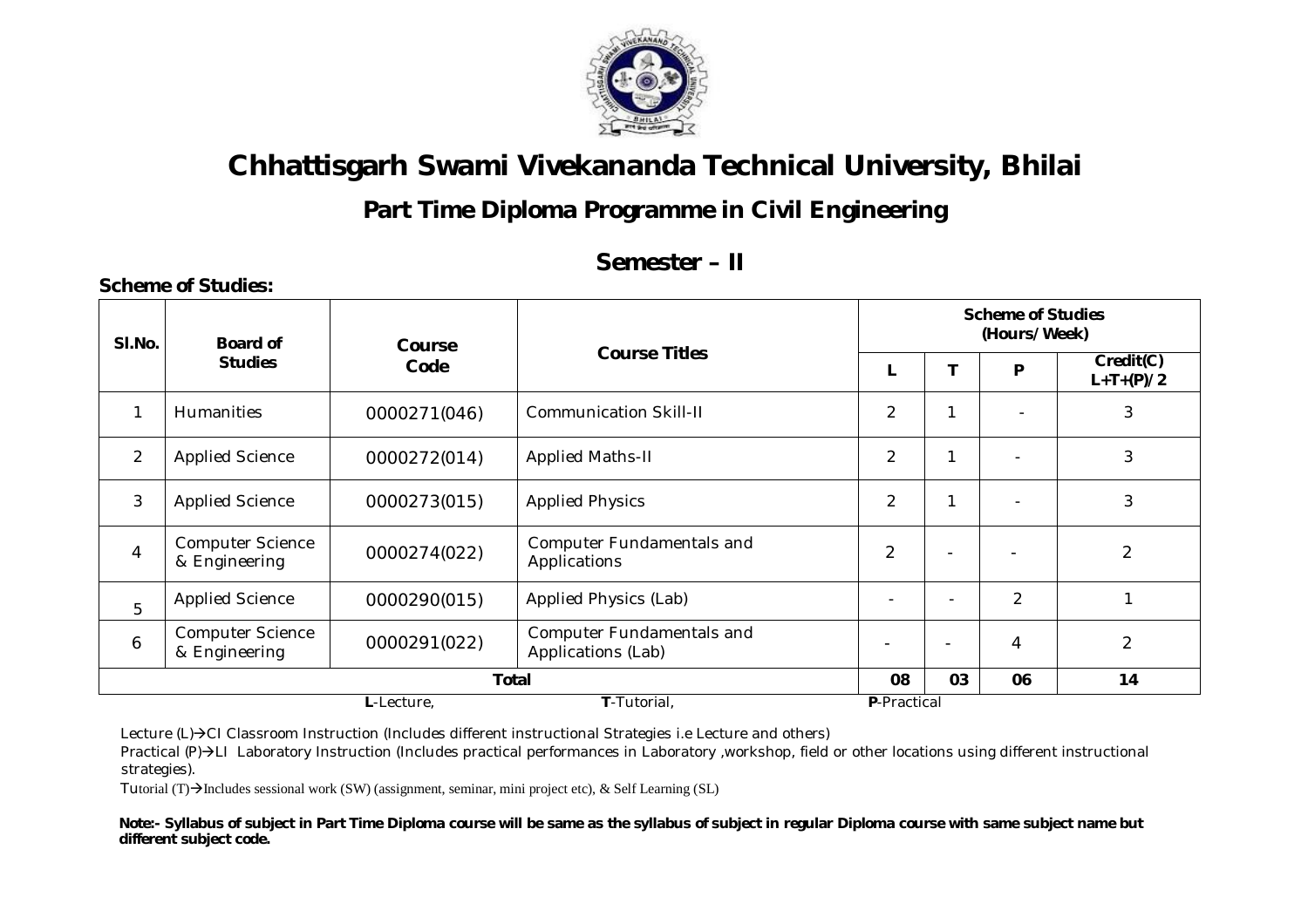

**Part Time Diploma Programme in Civil Engineering** 

### **Semester – II**

|                   |                                          | Course       |                                                       |                          |               | <b>Scheme of Examination</b> |                          |                          | Total<br><b>Marks</b> |
|-------------------|------------------------------------------|--------------|-------------------------------------------------------|--------------------------|---------------|------------------------------|--------------------------|--------------------------|-----------------------|
| SI <sub>No.</sub> | <b>Board of</b><br><b>Studies</b>        | Code         | <b>Course</b><br><b>Titles</b>                        |                          | <b>Theory</b> |                              | <b>Practical</b>         |                          |                       |
|                   |                                          |              |                                                       | <b>ESE</b>               | <b>CT</b>     | <b>TA</b>                    | <b>ESE</b>               | <b>TA</b>                |                       |
| 1                 | <b>Humanities</b>                        | 0000271(046) | <b>Communication Skill-II</b>                         | 70                       | 20            | 30                           |                          | $\overline{\phantom{0}}$ | 120                   |
| $\overline{2}$    | <b>Applied Science</b>                   | 0000272(014) | <b>Applied Maths-II</b>                               | 70                       | 20            | 30                           | $\overline{\phantom{a}}$ | $\overline{\phantom{a}}$ | 120                   |
| 3                 | <b>Applied Science</b>                   | 0000273(015) | <b>Applied Physics</b>                                | 70                       | 20            | 30                           |                          | $\overline{\phantom{0}}$ | 120                   |
| $\overline{4}$    | <b>Computer Science</b><br>& Engineering | 0000274(022) | <b>Computer Fundamentals</b><br>and Applications      | 70                       | 20            | 30                           | $\overline{\phantom{a}}$ |                          | 120                   |
| 5                 | <b>Applied Science</b>                   | 0000290(015) | Applied Physics (Lab)                                 | $\overline{\phantom{0}}$ |               |                              | 30                       | 50                       | 80                    |
| 6                 | <b>Computer Science</b><br>& Engineering | 0000291(022) | <b>Computer Fundamentals</b><br>and Application (Lab) |                          |               |                              | 30                       | 50                       | 80                    |
|                   |                                          | 280          | 80                                                    | 120                      | 60            | 100                          | 640                      |                          |                       |

**ESE :** End Semester Exam, **CT:** Class Test, **TA:** Teachers Assessment

**Scheme of Examination:** 

Note: i) TA in Theory includes Sessional work (SW) and Attendance (ATT) with weightage of 70% and 30% of total respectively.

ii) TA in Practical includes performance of PRA, PDA and Viva-Voce with weightage of 50%, 40% and 10% of total respectively.

iii) 85% attendance is essential in theory & Practical classes to appear in examination.

Legend :- PRA :Process Assessment, PDA : Product Assessment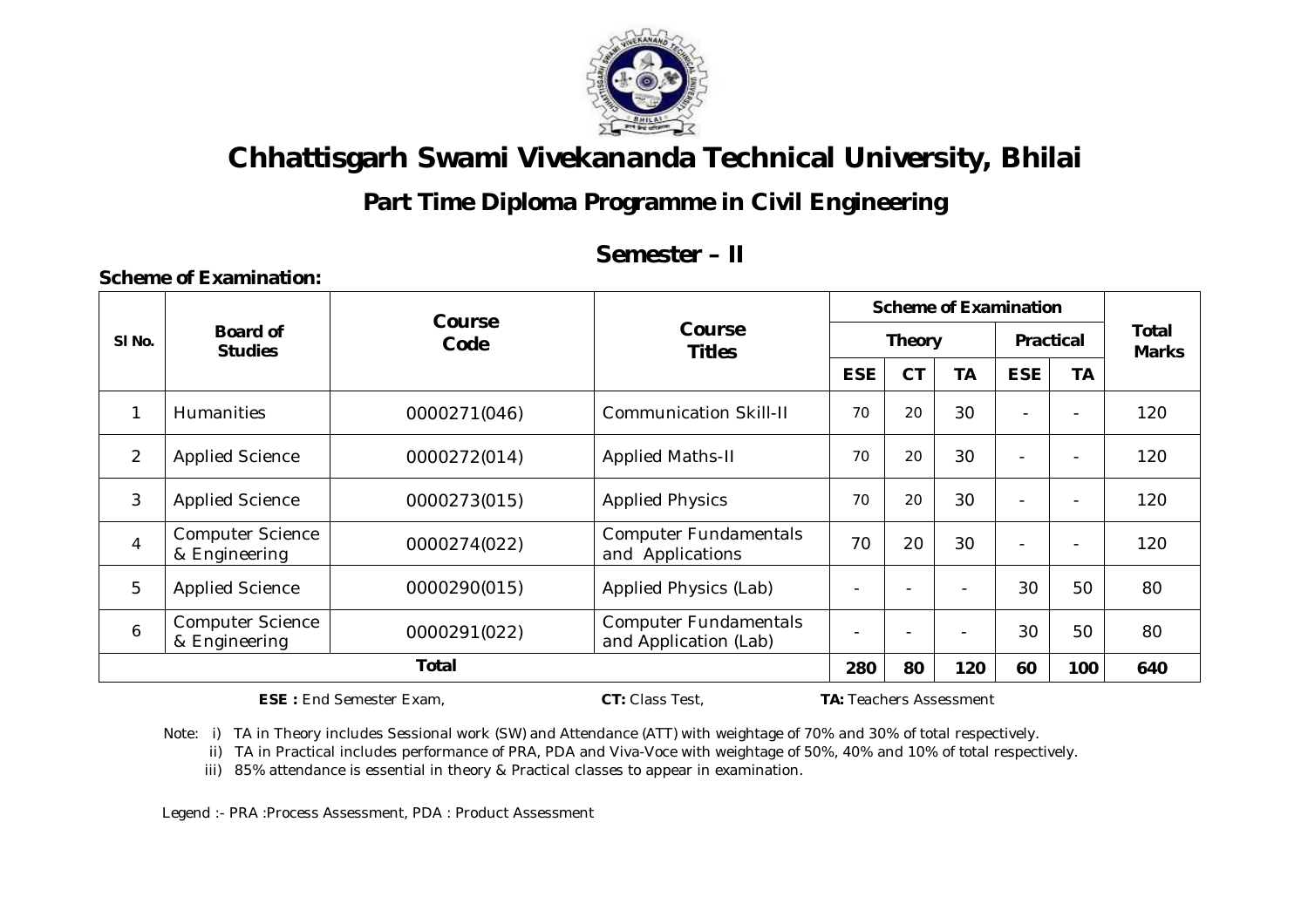

### **Part Time Diploma Programme in Civil Engineering**

#### **Semester – III**

| Code<br>Credit (C)<br><b>Studies</b><br><b>Titles</b><br>P<br>$L+T+(P)/2$<br>3<br>$\overline{2}$<br><b>Applied Mechanics</b><br>$\mathbf{1}$<br><b>Mechanical Engineering</b><br>0000371(037)<br>3<br>$\overline{2}$<br>$\overline{2}$<br><b>Mechanical Engineering</b><br><b>Engineering Drawing</b><br>0000372(037)<br>3<br>2<br><b>Mechanical Engineering</b><br><b>Basic Non-Conventional Energy Sources</b><br>0000374(037)<br>Environmental Engineering and<br>$\overline{2}$<br>3<br>4<br>Civil Engineering<br>0000373(020)<br>Sustainable Development<br>5<br>$\overline{2}$<br><b>Mechanical Engineering</b><br>Applied Mechanics (Lab)<br>0000390(037)<br>$\overline{\phantom{0}}$<br><b>Basic Non-Conventional Energy Sources</b><br>$\overline{2}$<br><b>Mechanical Engineering</b><br>0000391(037)<br>6<br>$\blacksquare$<br>(Lab)<br>$\overline{7}$<br>$\overline{2}$<br><b>Mechanical Engineering</b><br><b>Engineering Drawing (Practical)</b><br>0000392(037)<br>$\qquad \qquad \blacksquare$<br><b>Seminar &amp; Technical Presentation</b><br>8<br>$\overline{2}$<br><b>Humanities</b><br>(Personality Development & Leadership)<br>0000393(046)<br>۰<br><b>Skills</b><br>07<br>15<br><b>Total</b><br>08<br>04 | SI.No. | <b>Board of</b> | <b>Course</b> | Course |  | <b>Scheme of Studies</b><br>(Hours/Week) |  |  |  |  |  |
|-----------------------------------------------------------------------------------------------------------------------------------------------------------------------------------------------------------------------------------------------------------------------------------------------------------------------------------------------------------------------------------------------------------------------------------------------------------------------------------------------------------------------------------------------------------------------------------------------------------------------------------------------------------------------------------------------------------------------------------------------------------------------------------------------------------------------------------------------------------------------------------------------------------------------------------------------------------------------------------------------------------------------------------------------------------------------------------------------------------------------------------------------------------------------------------------------------------------------------------|--------|-----------------|---------------|--------|--|------------------------------------------|--|--|--|--|--|
|                                                                                                                                                                                                                                                                                                                                                                                                                                                                                                                                                                                                                                                                                                                                                                                                                                                                                                                                                                                                                                                                                                                                                                                                                                   |        |                 |               |        |  |                                          |  |  |  |  |  |
|                                                                                                                                                                                                                                                                                                                                                                                                                                                                                                                                                                                                                                                                                                                                                                                                                                                                                                                                                                                                                                                                                                                                                                                                                                   |        |                 |               |        |  |                                          |  |  |  |  |  |
|                                                                                                                                                                                                                                                                                                                                                                                                                                                                                                                                                                                                                                                                                                                                                                                                                                                                                                                                                                                                                                                                                                                                                                                                                                   |        |                 |               |        |  |                                          |  |  |  |  |  |
|                                                                                                                                                                                                                                                                                                                                                                                                                                                                                                                                                                                                                                                                                                                                                                                                                                                                                                                                                                                                                                                                                                                                                                                                                                   |        |                 |               |        |  |                                          |  |  |  |  |  |
|                                                                                                                                                                                                                                                                                                                                                                                                                                                                                                                                                                                                                                                                                                                                                                                                                                                                                                                                                                                                                                                                                                                                                                                                                                   |        |                 |               |        |  |                                          |  |  |  |  |  |
|                                                                                                                                                                                                                                                                                                                                                                                                                                                                                                                                                                                                                                                                                                                                                                                                                                                                                                                                                                                                                                                                                                                                                                                                                                   |        |                 |               |        |  |                                          |  |  |  |  |  |
|                                                                                                                                                                                                                                                                                                                                                                                                                                                                                                                                                                                                                                                                                                                                                                                                                                                                                                                                                                                                                                                                                                                                                                                                                                   |        |                 |               |        |  |                                          |  |  |  |  |  |
|                                                                                                                                                                                                                                                                                                                                                                                                                                                                                                                                                                                                                                                                                                                                                                                                                                                                                                                                                                                                                                                                                                                                                                                                                                   |        |                 |               |        |  |                                          |  |  |  |  |  |
|                                                                                                                                                                                                                                                                                                                                                                                                                                                                                                                                                                                                                                                                                                                                                                                                                                                                                                                                                                                                                                                                                                                                                                                                                                   |        |                 |               |        |  |                                          |  |  |  |  |  |
|                                                                                                                                                                                                                                                                                                                                                                                                                                                                                                                                                                                                                                                                                                                                                                                                                                                                                                                                                                                                                                                                                                                                                                                                                                   |        |                 |               |        |  |                                          |  |  |  |  |  |

Lecture (L)->CI Classroom Instruction (Includes different instructional Strategies i.e Lecture and others)

Practical (P)->LI Laboratory Instruction (Includes practical performances in Laboratory ,workshop, field or other locations using different instructional strategies).

Tutorial (T) $\rightarrow$ Includes sessional work (SW) (assignment, seminar, mini project etc), & Self Learning (SL)

**Scheme of Studies:**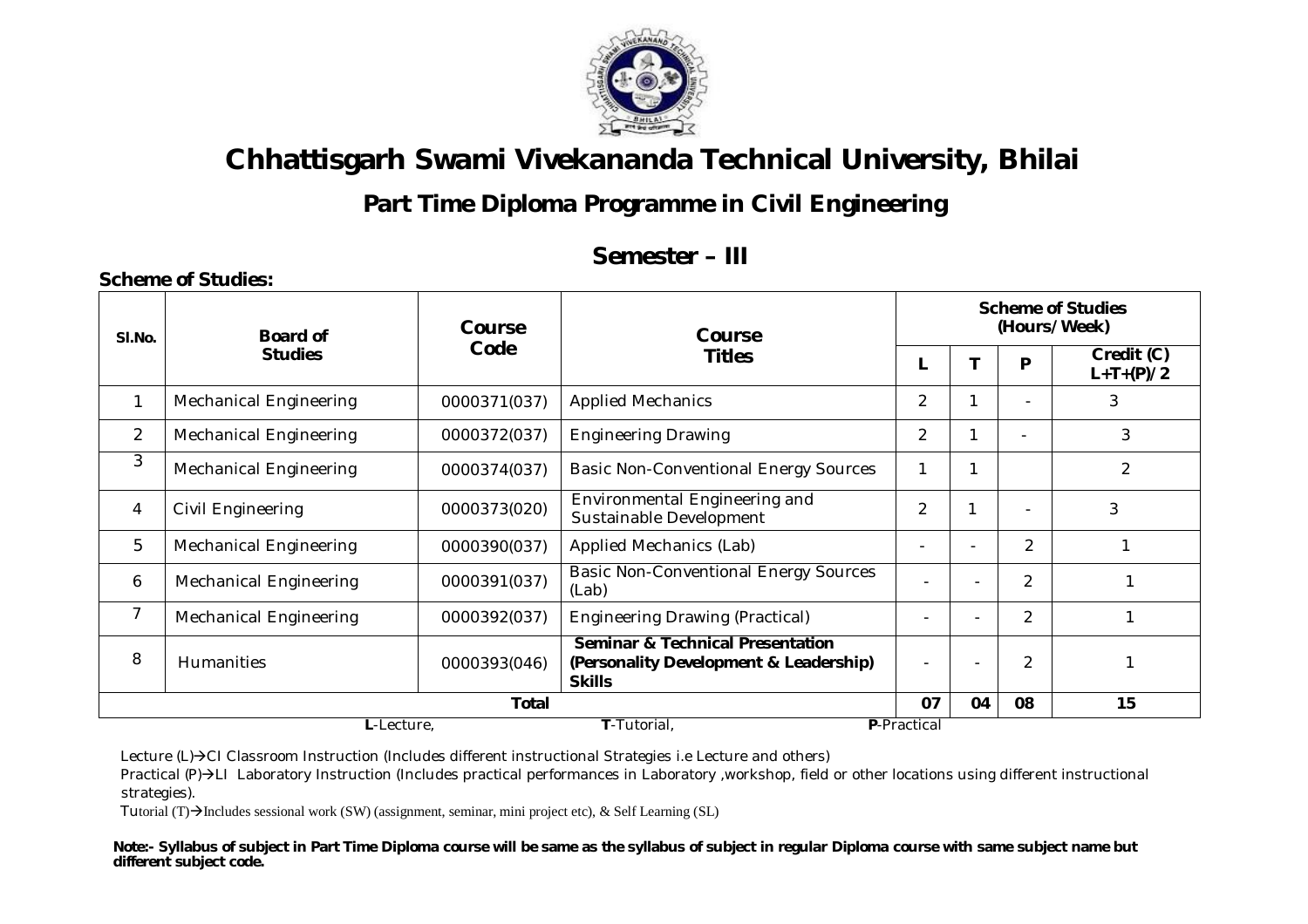

### **Part Time Diploma Programme in Civil Engineering**

### **Semester – III**

|                                                                                     |                                   |                |                                                                                                        |            |                | <b>Scheme of Examination</b> |                |           |                              |
|-------------------------------------------------------------------------------------|-----------------------------------|----------------|--------------------------------------------------------------------------------------------------------|------------|----------------|------------------------------|----------------|-----------|------------------------------|
| SI.No                                                                               | <b>Board of</b><br><b>Studies</b> | Course<br>Code | Course<br><b>Titles</b>                                                                                |            | <b>Theory</b>  |                              | Practical      |           | <b>Total</b><br><b>Marks</b> |
|                                                                                     |                                   |                |                                                                                                        | <b>ESE</b> | <b>CT</b>      | <b>TA</b>                    | <b>ESE</b>     | <b>TA</b> |                              |
| 1                                                                                   | Mechanical<br>Engineering         | 0000371(037)   | <b>Applied Mechanics</b>                                                                               | 70         | 20             | 30                           |                |           | 120                          |
| $\overline{2}$                                                                      | Mechanical<br>Engineering         | 0000372(037)   | <b>Engineering Drawing</b>                                                                             | 70         | 20             | 30                           | $\blacksquare$ |           | 120                          |
| 3                                                                                   | Mechanical<br>Engineering         | 0000374(037)   | <b>Basic Non-Conventional</b><br><b>Energy Sources</b>                                                 |            | $\blacksquare$ | 70                           |                |           | 70                           |
| $\overline{4}$                                                                      | Civil<br>Engineering              | 0000373(020)   | Environmental Engineering and<br>Sustainable Development                                               | 70         | 50             | 30                           |                |           | 150                          |
| 5                                                                                   | Mechanical<br>Engineering         | 0000390(037)   | Applied Mechanics (Lab)                                                                                |            | $\blacksquare$ | -                            | 30             | 50        | 80                           |
| 6                                                                                   | Mechanical<br>Engineering         | 0000391(037)   | <b>Basic Non-Conventional Energy</b><br>Sources (Lab)                                                  |            |                |                              | 30             | 50        | 80                           |
| $\overline{7}$                                                                      | Mechanical<br>Engineering         | 0000392(037)   | <b>Engineering Drawing (Practical)</b>                                                                 |            |                |                              | 30             | 50        | 80                           |
| 8                                                                                   | <b>Humanities</b>                 | 0000393(046)   | <b>Seminar &amp; Technical</b><br><b>Presentation (Personality</b><br>Development & Leadership) Skills |            |                |                              |                | 60        | 60                           |
|                                                                                     |                                   | 210            | 90                                                                                                     | 160        | 90             | 210                          | 760            |           |                              |
| CT: Class Test,<br><b>ESE: End Semester Exam,</b><br><b>TA: Teachers Assessment</b> |                                   |                |                                                                                                        |            |                |                              |                |           |                              |

Note: i) TA in Theory includes Sessional work (SW) and Attendance (ATT) with weightage of 70% and 30% of total respectively.

ii) TA in Practical includes performance of PRA, PDA and Viva-Voce with weightage of 50%, 40% and 10% of total respectively.

iii) 85% attendance is essential in theory & Practical classes to appear in examination.

Legend :- PRA :Process Assessment, PDA : Product Assessment.

 **Scheme of Examination**: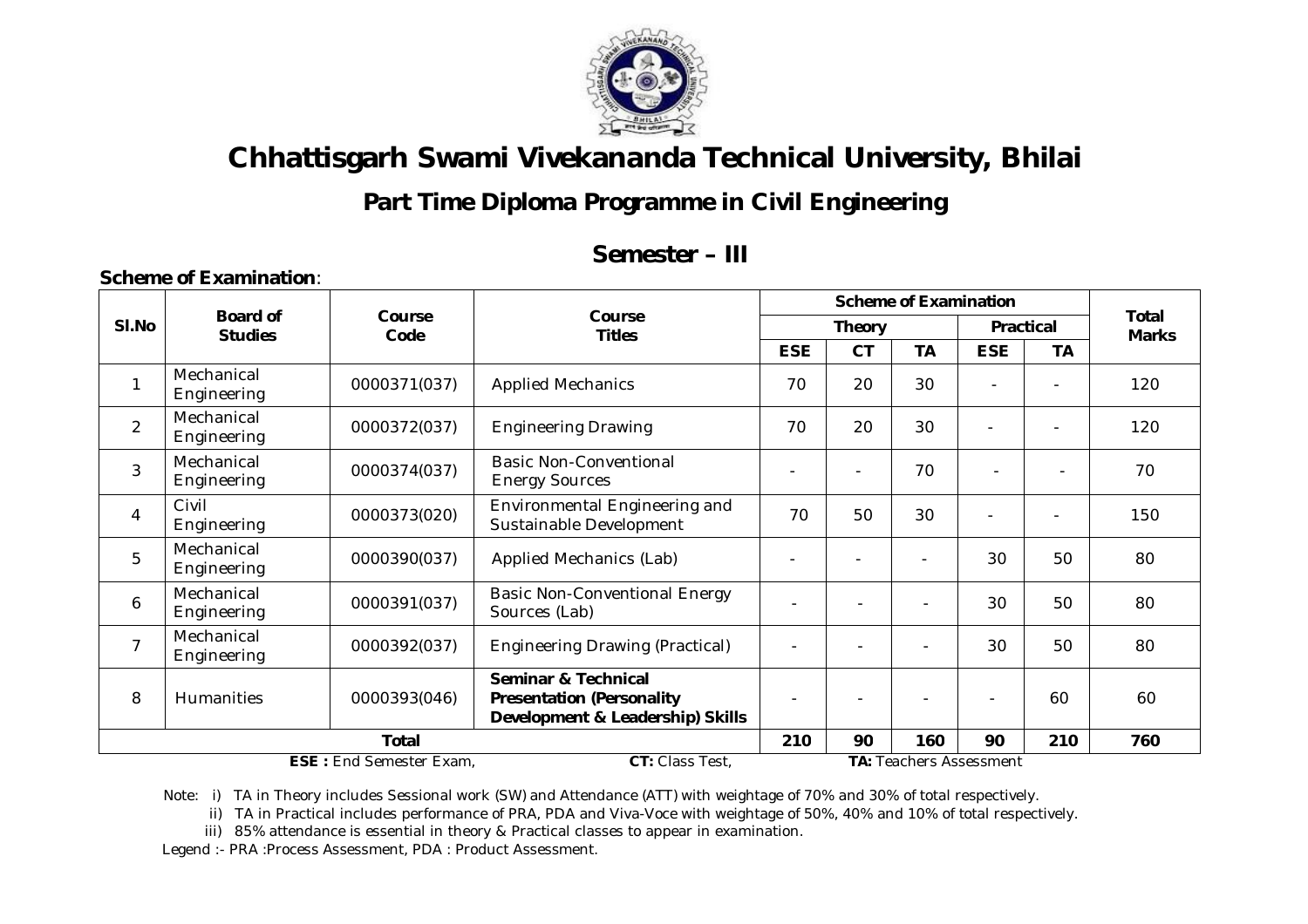

## **Part Time Diploma Programme in Civil Engineering**

### **Semester – IV**

| S.No.          | <b>Board of</b><br><b>Study</b> | Course<br>Code | Course<br><b>Titles</b>                                                    |                |               | <b>Scheme of Studies</b><br>(Hours/Week) |                       |
|----------------|---------------------------------|----------------|----------------------------------------------------------------------------|----------------|---------------|------------------------------------------|-----------------------|
|                |                                 |                |                                                                            |                | P             |                                          | Credit<br>$L+T+(P/2)$ |
| 1              | Civil Engineering               | 0020471(020)   | <b>Construction Material</b>                                               | $\overline{2}$ |               |                                          | 2                     |
| 2              | Civil Engineering               | 0020472(020)   | Surveying-I                                                                | $\overline{2}$ |               | $\overline{\phantom{0}}$                 | $\overline{2}$        |
| 3              | Civil Engineering               | 0020473(020)   | Building Drawing and CAD                                                   | $\overline{2}$ |               | $\overline{2}$                           | 4                     |
| 4              | Civil Engineering               | 0020474(020)   | <b>Hydraulics</b>                                                          | 3              |               |                                          | 4                     |
| 5              | Civil Engineering               | 0020490(020)   | <b>Construction Material (Lab)</b>                                         |                | 2             |                                          | 1                     |
| 6              | Civil Engineering               | 0020491(020)   | Surveying-I (Lab)                                                          |                | 4             |                                          | $\overline{2}$        |
| $\overline{7}$ | Civil Engineering               | 0020492(020)   | CAD (Lab)                                                                  |                | 4             |                                          | $\overline{2}$        |
| 8              | Civil Engineering               | 0020493(020)   | Hydraulics (Lab)                                                           |                | 2             |                                          | 1                     |
| 9              | Humanities                      | 0020495(046)   | Seminar & Technical Presentation<br>(Listening, Reading & Speaking) Skills |                | $\mathcal{P}$ |                                          |                       |
|                | <b>Total</b>                    |                |                                                                            |                |               | 03                                       | 19                    |
|                | T-Tutorial,<br>L-Lecture,       |                |                                                                            |                |               |                                          |                       |

Lecture (L)->CI Classroom Instruction (Includes different instructional Strategies i.e Lecture and others)

Practical (P)->LI Laboratory Instruction (Includes practical performances in Laboratory ,workshop, field or other locations using different instructional strategies).

Tutorial (T) $\rightarrow$ Includes sessional work (SW) (assignment, seminar, mini project etc), & Self Learning (SL)

**Scheme of Studies:**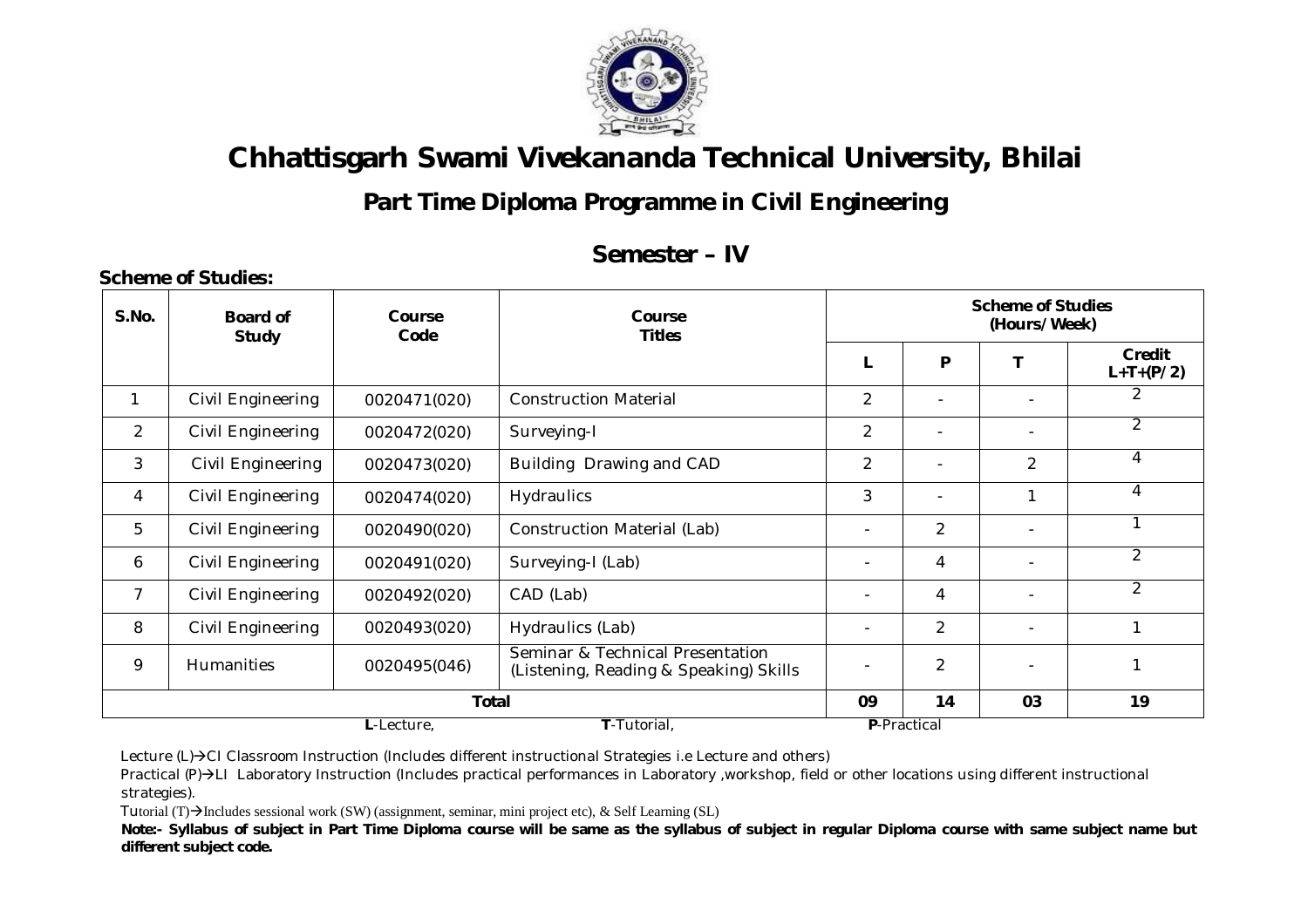

## **Part Time Diploma Programme in Civil Engineering**

#### **Semester – IV**

|                |                                   |                |                                                                                      |                                |                          | <b>Scheme of Examination</b> |                |           | <b>Total</b><br><b>Marks</b> |
|----------------|-----------------------------------|----------------|--------------------------------------------------------------------------------------|--------------------------------|--------------------------|------------------------------|----------------|-----------|------------------------------|
| SI.No          | <b>Board of</b><br><b>Studies</b> | Course<br>Code | Course<br><b>Titles</b>                                                              |                                | <b>Theory</b>            |                              | Practical      |           |                              |
|                |                                   |                |                                                                                      | <b>ESE</b>                     | <b>CT</b>                | <b>TA</b>                    | <b>ESE</b>     | <b>TA</b> |                              |
| 1              | Civil Engineering                 | 0020471(020)   | <b>Construction Material</b>                                                         | 70                             | 20                       | 30                           |                |           | 120                          |
| $\overline{2}$ | Civil Engineering                 | 0020472(020)   | Surveying-I                                                                          | 70                             | 20                       | 30                           |                |           | 120                          |
| 3              | Civil Engineering                 | 0020473(020)   | Building Drawing and CAD                                                             | 70                             | 20                       | 30                           |                |           | 120                          |
| 4              | Civil Engineering                 | 0020474(020)   | Hydraulics                                                                           | 70                             | 20                       | 30                           |                |           | 120                          |
| 5              | Civil Engineering                 | 0020490(020)   | <b>Construction Material (Lab)</b>                                                   |                                | $\overline{\phantom{0}}$ |                              | 30             | 50        | 80                           |
| 6              | Civil Engineering                 | 0020491(020)   | Surveying-I (Lab)                                                                    |                                | ٠                        |                              | 30             | 50        | 80                           |
| $\overline{7}$ | Civil Engineering                 | 0020492(020)   | CAD (Lab)                                                                            |                                | $\overline{\phantom{0}}$ |                              | 30             | 50        | 80                           |
| 8              | Civil Engineering                 | 0020493(020)   | Hydraulics (Lab)                                                                     |                                | $\overline{\phantom{0}}$ |                              | 30             | 50        | 80                           |
| 9              | Humanities                        | 0020495(046)   | Seminar & Technical Presentation<br>(Listening, Reading & Speaking)<br><b>Skills</b> |                                |                          |                              | $\blacksquare$ | 50        | 50                           |
|                | <b>Total</b>                      |                |                                                                                      |                                | 80                       | 120                          | 120            | 250       | 850                          |
|                | <b>ESE: End Semester Exam,</b>    |                |                                                                                      | <b>TA: Teachers Assessment</b> |                          |                              |                |           |                              |

Note: i) TA in Theory includes Sessional work (SW) and Attendance (ATT) with weightage of 70% and 30% of total respectively.

ii) TA in Practical includes performance of PRA, PDA and Viva-Voce with weightage of 50%, 40% and 10% of total respectively.

iii) 85% attendance is essential in theory & Practical classes to appear in examination.

Legend :- PRA :Process Assessment, PDA : Product Assessment.

 **Scheme of Examination**: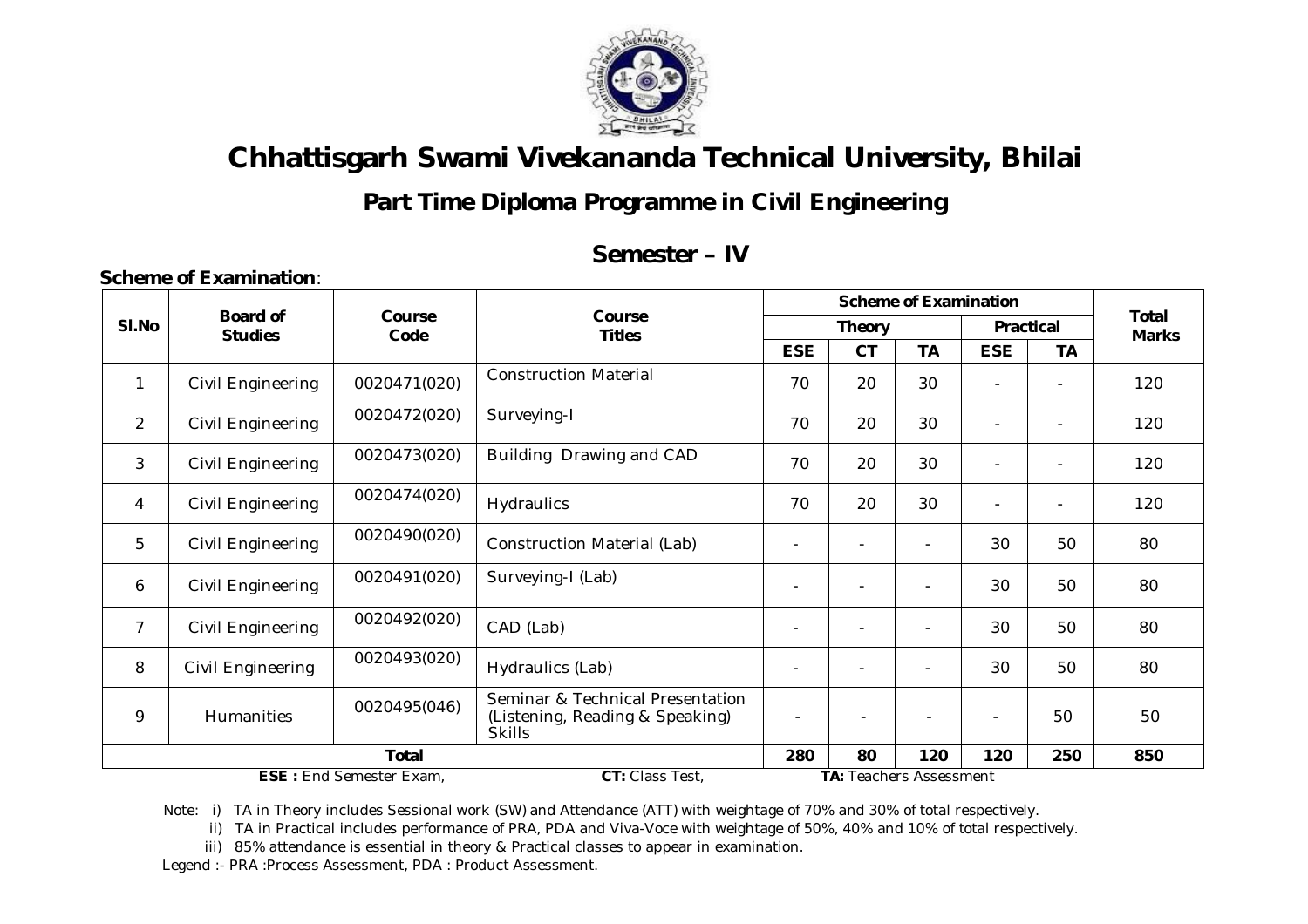

## **Part Time Diploma Programme in Civil Engineering**

### **Semester – V**

#### **Scheme of Studies:**

|                | Board of          | Course       |                                    | <b>Course</b>            |                          |                          | <b>Scheme of Studies</b> |  |
|----------------|-------------------|--------------|------------------------------------|--------------------------|--------------------------|--------------------------|--------------------------|--|
| S.No.          |                   |              |                                    |                          |                          | (Hours/Week)             |                          |  |
|                | <b>Study</b>      | Code         | <b>Titles</b>                      |                          | P                        |                          | Credit<br>T/(D/2)        |  |
| 1              | Civil Engineering | 0020571(020) | Surveying-II                       | $\overline{2}$           | $\blacksquare$           |                          | 2                        |  |
| $\overline{2}$ | Civil Engineering | 0020572(020) | <b>Building Construction</b>       | $\overline{2}$           | $\overline{\phantom{0}}$ |                          | $\overline{c}$           |  |
| 3              | Civil Engineering | 0020573(020) | <b>Strength of Material</b>        | 3                        | -                        |                          | 4                        |  |
| 4              | Civil Engineering | 0020574(020) | <b>Concrete Technology</b>         | $\overline{2}$           | $\overline{\phantom{a}}$ | $\overline{\phantom{0}}$ | $\overline{2}$           |  |
| 5              | Civil Engineering | 0020591(020) | Surveying-II (Lab)                 | $\overline{\phantom{a}}$ | 4                        |                          | $\overline{c}$           |  |
| 6              | Civil Engineering | 0020592(020) | <b>Building Construction (Lab)</b> | $\overline{\phantom{a}}$ | $\overline{2}$           |                          |                          |  |
| 7              | Civil Engineering | 0020593(020) | Strength of Material (Lab)         | $\overline{\phantom{a}}$ | $\overline{a}$           | $\overline{\phantom{a}}$ |                          |  |
| 8              | Civil Engineering | 0020594(020) | Concrete Technology (Lab)          | $\overline{\phantom{a}}$ | $\overline{2}$           | $\overline{\phantom{a}}$ |                          |  |
| 9              | <b>Humanities</b> |              | <b>Physical and Mental Fitness</b> | $\overline{\phantom{a}}$ | $\overline{2}$           |                          |                          |  |
| 10             | <b>Humanities</b> |              | <b>Indian Constitutions</b>        | $\overline{\phantom{a}}$ | $\overline{2}$           | $\overline{\phantom{a}}$ | $\overline{\phantom{a}}$ |  |
|                |                   | 09           | 14                                 | 01                       | 15                       |                          |                          |  |
|                |                   | L-Lecture,   | P-Practical                        |                          |                          |                          |                          |  |

Lecture  $(L)\rightarrow C1$  Classroom Instruction (Includes different instructional Strategies i.e Lecture and others)

Practical (P)->LI Laboratory Instruction (Includes practical performances in Laboratory ,workshop, field or other locations using different instructional strategies).

Tutorial (T) $\rightarrow$ Includes sessional work (SW) (assignment, seminar, mini project etc), & Self Learning (SL).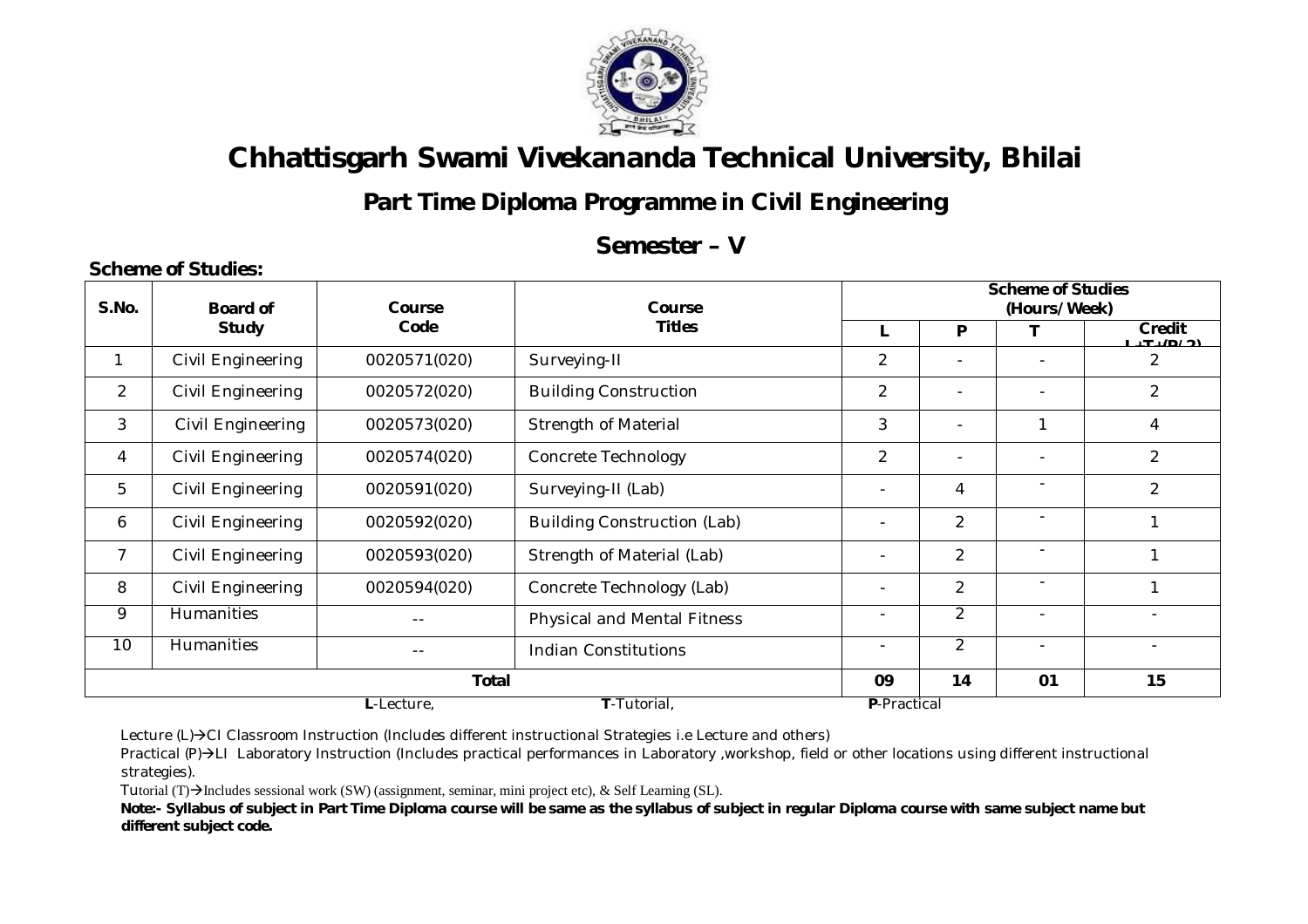

## **Part Time Diploma Programme in Civil Engineering**

### **Semester – V**

|                |                                   |                          |                                    |                                |                          | <b>Scheme of Examination</b> |                          |                | <b>Total</b> |
|----------------|-----------------------------------|--------------------------|------------------------------------|--------------------------------|--------------------------|------------------------------|--------------------------|----------------|--------------|
| SI.No          | <b>Board of</b><br><b>Studies</b> | Course<br>Code           | Course<br><b>Titles</b>            |                                | <b>Theory</b>            |                              | Practical                |                | <b>Marks</b> |
|                |                                   |                          |                                    | <b>ESE</b>                     | <b>CT</b>                | <b>TA</b>                    | <b>ESE</b>               | <b>TA</b>      |              |
| 1              | Civil Engineering                 | 0020571(020)             | Surveying-II                       | 70                             | 20                       | 30                           | $\overline{\phantom{0}}$ | $\blacksquare$ | 120          |
| $\overline{2}$ | Civil Engineering                 | 0020572(020)             | <b>Building Construction</b>       | 70                             | 20                       | 30                           | $\overline{\phantom{a}}$ | $\blacksquare$ | 120          |
| 3              | Civil Engineering                 | 0020573(020)             | <b>Strength of Material</b>        | 70                             | 20                       | 30                           | $\blacksquare$           | $\blacksquare$ | 120          |
| 4              | Civil Engineering                 | 0020574(020)             | <b>Concrete Technology</b>         | 70                             | 20                       | 30                           | $\overline{\phantom{a}}$ | $\blacksquare$ | 120          |
| 5              | Civil Engineering                 | 0020591(020)             | Surveying-II (Lab)                 |                                | $\overline{a}$           |                              | 30                       | 50             | 80           |
| 6              | Civil Engineering                 | 0020592(020)             | <b>Building Construction (Lab)</b> |                                | $\overline{\phantom{0}}$ |                              | 30                       | 50             | 80           |
| $\overline{7}$ | Civil Engineering                 | 0020593(020)             | Strength of Material (Lab)         |                                | $\overline{\phantom{0}}$ | $\overline{\phantom{0}}$     | 30                       | 50             | 80           |
| 8              | Civil Engineering                 | 0020594(020)             | Concrete Technology (Lab)          |                                |                          |                              | 30                       | 50             | 80           |
| 9              | Humanities                        | $- -$                    | <b>Physical and Mental Fitness</b> | $\overline{\phantom{a}}$       | $\blacksquare$           | $\sim$                       | $\blacksquare$           | $\blacksquare$ |              |
| 10             | Humanities                        | $\overline{\phantom{0}}$ | $\overline{\phantom{0}}$           |                                | $\blacksquare$           | $\qquad \qquad -$            |                          |                |              |
|                | <b>Total</b>                      |                          |                                    |                                |                          | 120                          | 280                      | 80             | 120          |
|                | <b>ESE: End Semester Exam.</b>    |                          |                                    | <b>TA: Teachers Assessment</b> |                          |                              |                          |                |              |

Note: i) TA in Theory includes Sessional work (SW) and Attendance (ATT) with weightage of 70% and 30% of total respectively.

ii) TA in Practical includes performance of PRA, PDA and Viva-Voce with weightage of 50%, 40% and 10% of total respectively.

iii) 85% attendance is essential in theory & Practical classes to appear in examination.

Legend :- PRA :Process Assessment, PDA : Product Assessment.

**Scheme of Examination**: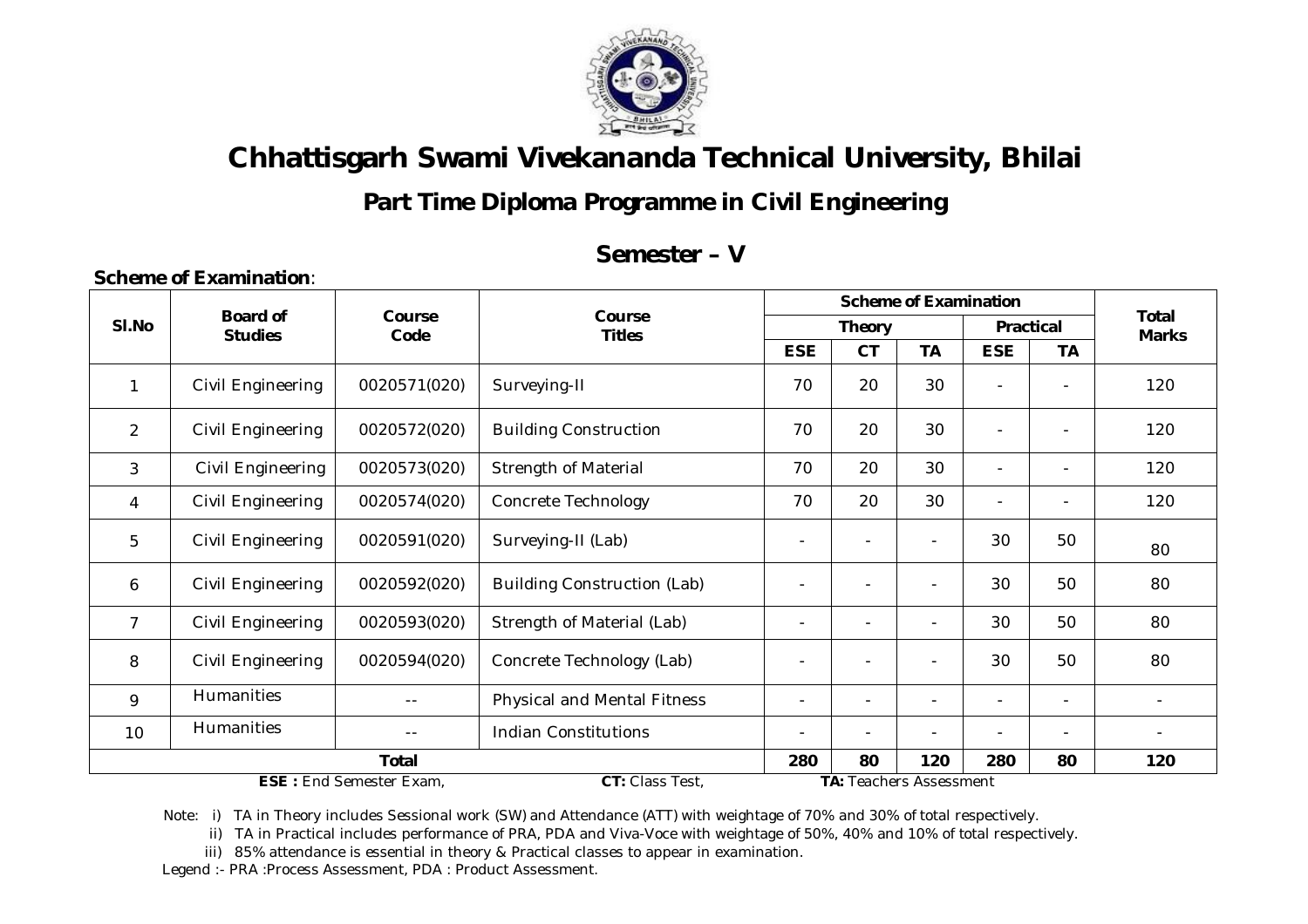

#### Part Time Diploma Programme in Civil Engineering

#### Semester - VI

|       | <b>Scheme of Studies:</b> |              |                                                       |                                          |                          |                          |                       |  |
|-------|---------------------------|--------------|-------------------------------------------------------|------------------------------------------|--------------------------|--------------------------|-----------------------|--|
| S.No. | <b>Board of</b>           | Course       | Course                                                | <b>Scheme of Studies</b><br>(Hours/Week) |                          |                          |                       |  |
|       | Study                     | Code         | <b>Titles</b>                                         | L                                        | P                        | т                        | Credit<br>$L+T+(P/2)$ |  |
|       | Civil Engineering         | 0020671(020) | <b>Transportation Engineering</b>                     | $\overline{2}$                           |                          |                          | 2                     |  |
|       |                           |              | <b>Elective-I</b>                                     |                                          |                          |                          |                       |  |
| 2     | Civil Engineering         | 0020681(020) | <b>Advanced Construction Technology</b>               | 3                                        |                          |                          | 3                     |  |
|       |                           | 0020682(020) | <b>Traffic Engineering</b>                            |                                          |                          |                          |                       |  |
|       |                           | 0020683(020) | <b>Pavement Design Construction &amp; Maintenance</b> |                                          |                          |                          |                       |  |
| 3     | Civil Engineering         | 0020672(020) | <b>Structural Design &amp; Drafting-I</b>             | $\overline{2}$                           | $\overline{\phantom{a}}$ |                          | 3                     |  |
| 4     | Civil Engineering         | 0020673(020) | <b>Quantity Surveying &amp; Costing-I</b>             | 2                                        | $\overline{\phantom{a}}$ |                          | 3                     |  |
| 5     | Civil Engineering         | 0020691(020) | <b>Transportation Engineering (Lab)</b>               | $\overline{\phantom{a}}$                 | 2                        | $\overline{\phantom{a}}$ |                       |  |
| 6     | Civil Engineering         | 0020692(020) | Public Health Engineering (Lab)                       | $\overline{\phantom{a}}$                 | 2                        | $\overline{\phantom{a}}$ |                       |  |
| 7     | Civil Engineering         | 0020693(020) | Structural Design & Drafting-I (Lab)                  | $\overline{\phantom{a}}$                 | 2                        | $\overline{\phantom{a}}$ |                       |  |
| 8     | Civil Engineering         | 0020694(020) | Quantity Surveying & Costing-I (Lab)                  | $\overline{\phantom{a}}$                 | $\overline{2}$           | $\overline{\phantom{a}}$ |                       |  |
| 9     | Humanities                | 0020695(046) | <b>Indian Constitutions</b>                           | 2                                        | $\overline{\phantom{a}}$ | $\overline{\phantom{a}}$ |                       |  |
|       |                           |              | Total                                                 | 11                                       | 08                       | 02                       | 15                    |  |
|       |                           | L-Lecture.   | T-Tutorial.                                           | <b>P</b> -Practical                      |                          |                          |                       |  |

Lecture (L) > CI Classroom Instruction (Includes different instructional Strategies i.e Lecture and others)

Practical  $(P) \rightarrow LI$  Laboratory Instruction (Includes practical performances in Laboratory ,workshop, field or other locations using different instructional strategies).

Tutorial (T)→Includes sessional work (SW) (assignment, seminar, mini project etc), & Self Learning (SL).